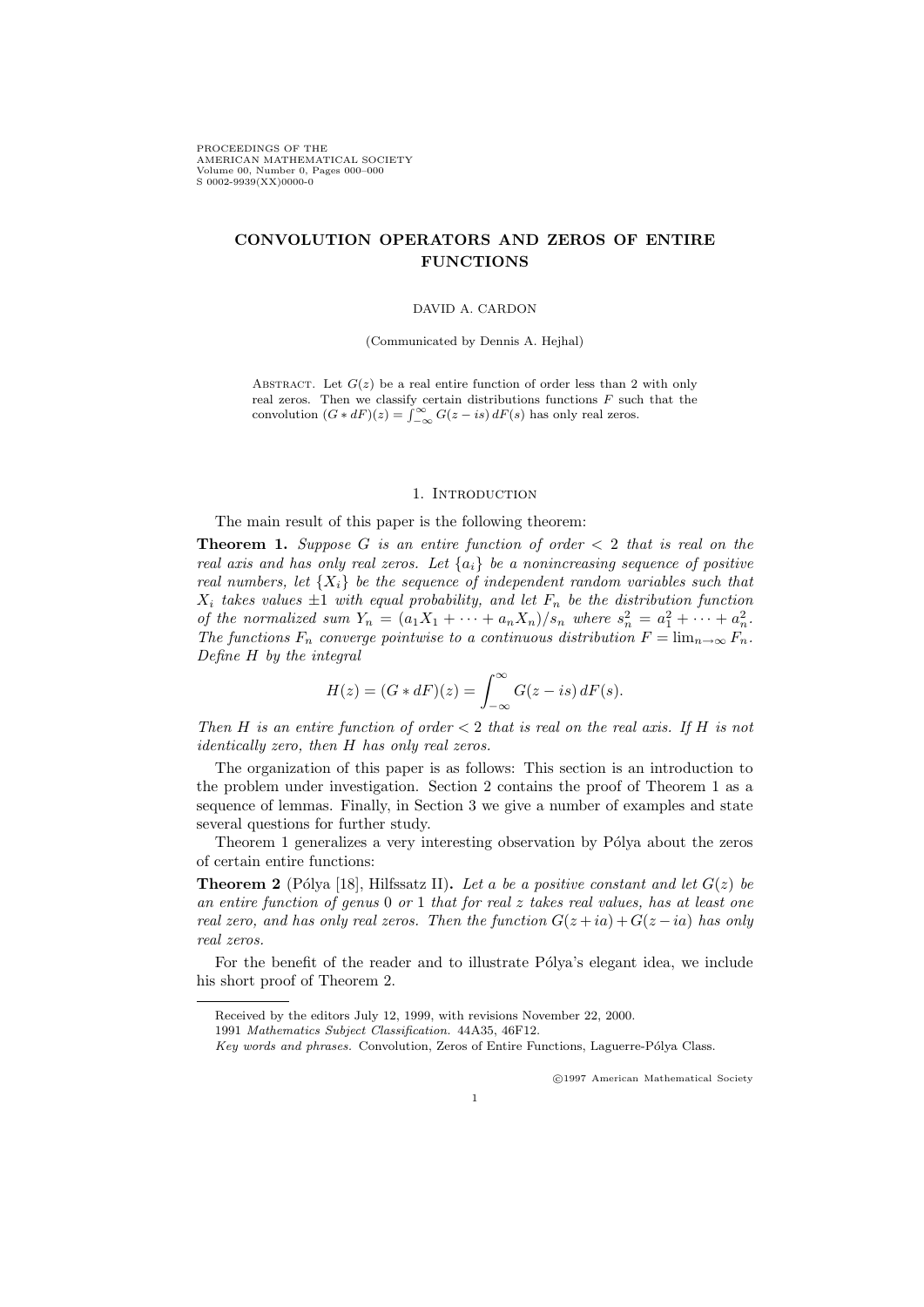#### 2 DAVID A. CARDON

Proof. By hypothesis G has a Weierstrass product of the form

$$
G(z) = cz^q e^{\alpha z} \prod (1 - z/\alpha_n) e^{z/\alpha_n}
$$

where q is a nonnegative integer, c and  $\alpha$  are real, and the  $\alpha_n$  are the nonzero real zeros of G. Suppose  $z = x + iy$  is a zero of  $G(z + ia) + G(z - ia)$ . Then

$$
|G(z+ia)| = |G(z-ia)|
$$

and

$$
1 = \left| \frac{G(z - ia)}{G(z + ia)} \right|^2 = \left( \frac{x^2 + (y - a)^2}{x^2 + (y + a)^2} \right)^q \prod \frac{(x - \alpha_n)^2 + (y - a)^2}{(x - \alpha_n)^2 + (y + a)^2}.
$$

If  $y > 0$  then the right hand side of the last expression is  $\lt 1$ . If  $y < 0$  then the right hand side of the last expression is  $> 1$ . Both of these cases are impossible. Hence,  $y = 0$  and  $G(z + ia) + G(z - ia)$  has only real zeros.

Pólya's application of Theorem 2 was to study the Riemann zeta function  $\zeta(s)$ . Let

$$
\xi(s) = \frac{1}{2}s(s-1)\pi^{-s/2}\Gamma(s/2)\zeta(s).
$$

It is well known that  $\xi(s)$  is an entire function satisfying  $\xi(s) = \xi(1-s)$  and all of its zeros lie in the 'critical strip'  $0 < \Re(s) < 1$ . The Riemann Hypothesis predicts that  $\Re(s) = 1/2$  for all zeros of  $\xi(s)$ . By considering the main term resulting from the Fourier integral representation of  $\xi(1/2 + it)$  Pólya approximated  $\xi(s)$  with a 'fake' zeta function  $\xi^*(s)$ :

(1) 
$$
\xi(\frac{1}{2} + it) \approx \xi^*(\frac{1}{2} + it) = 4\pi^2 (K_{9/4+it/2}(2\pi) + K_{9/4-it/2}(2\pi))
$$

where  $K_z(\alpha)$  is the K-Bessel function defined by

$$
K_z(\alpha) \equiv \int_0^\infty e^{-\alpha \cosh w} \cosh(zw) \, dw.
$$

He proved that  $K_{it/2}(2\pi)$  has only real zeros. Then applying Theorem 2 with the shift  $a = 9/2$  he showed that the sum of Bessel functions has zeros only when t is real. Thus, each zero of  $\xi^*(s)$  is on the 'critical line'  $\Re(s) = 1/2$ . Furthermore, he showed that asymptotically  $\xi(s)$  and  $\xi^*(s)$  have the same number of zeros in the critical strip.

Later Pólya  $[19]$  refined his approximation in  $(1)$  to include several more terms. In a very interesting paper in 1990 Hejhal [13] vastly generalized Pólya's line of reasoning. In this paper we will not pursue Pólya's or Hejhal's investigations of the zeta function. Rather, we will focus on generalizing Theorem 2. De Bruijn has also generalized Theorem 2, but in a way different from Theorem 1. (See Theorem 3 of [3].)

The fact that the function  $\xi(\frac{1}{2} + it)$  may be represented as a Fourier transform has motivated interest in classifying the functions  $K$  such that

$$
G(z) = \int_{-\infty}^{\infty} K(t)e^{izt} dt
$$

is an entire function with only real zeros. Several authors have dealt with this topic or more generally with functions in the Laguerre-Pólya class in recent years. (See, for example, the papers by Craven, Csordas, Smith, Varga, and Vincze : [4], [5],  $[6], [7], [8].$ 

It is interesting to apply Theorem 1 when  $G$  can be represented as a Fourier transform. We obtain the following: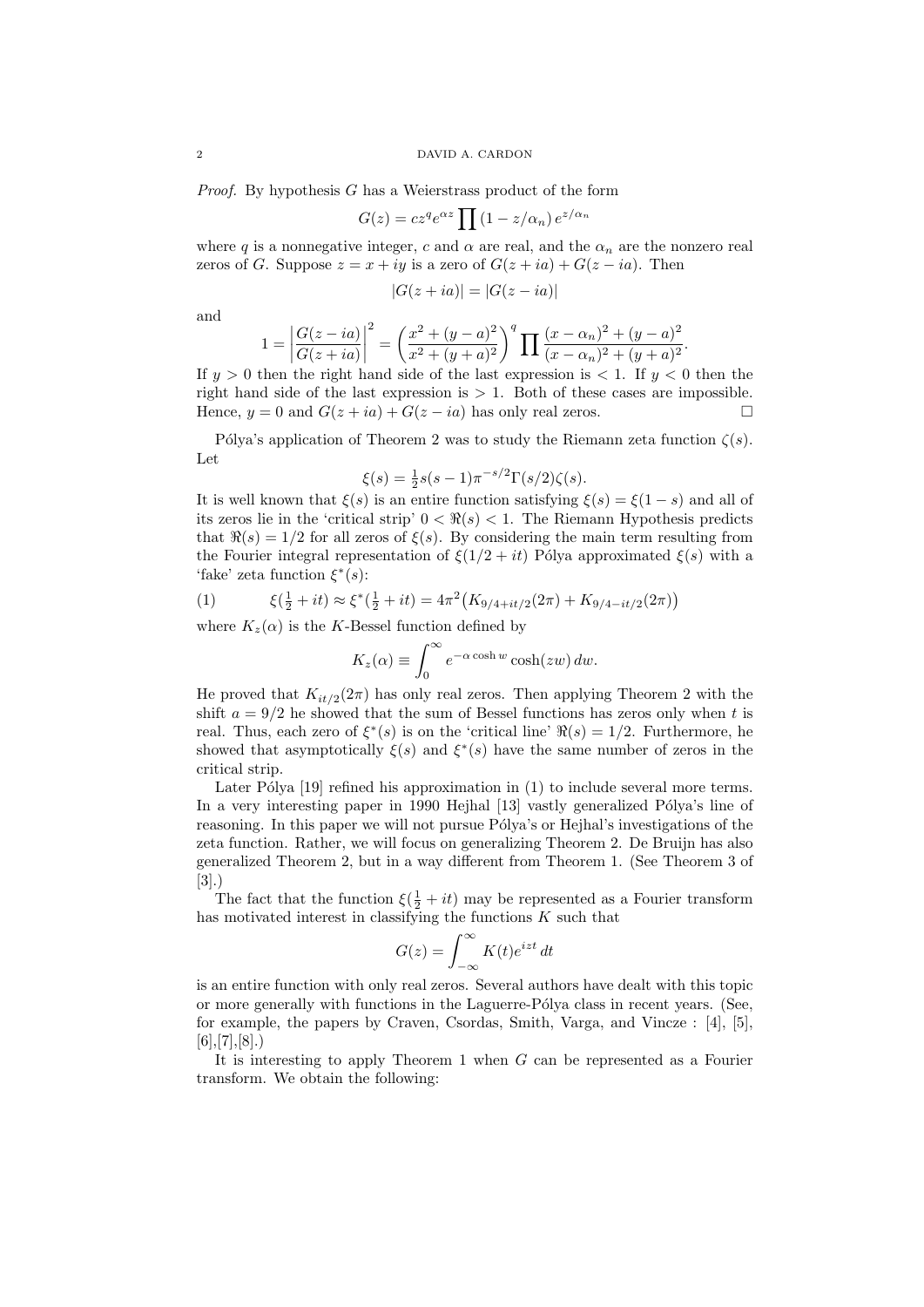**Theorem 3.** Suppose G is an entire function of order  $\lt 2$  that is real on the real axis and has only real zeros. Also suppose that G may be represented as

$$
G(z) = \int_{-\infty}^{\infty} K(t)e^{itz} dt
$$

where  $K(t)$  and  $|K(t)|$  are integrable real functions of t such that  $K(t) = O(e^{-|t|^{2+\epsilon}})$ for any  $\epsilon > 0$ . Let F be the distribution function in Theorem 1. Define H by

$$
H(z) = \int_{-\infty}^{\infty} K(t)L(t)e^{izt}dt
$$

where  $L(t) = \int_{-\infty}^{\infty} \cosh(ts) dF(s)$ . If H is not identically zero, then all of the zeros of H are real.

Proof.

$$
H(z) = \int_{-\infty}^{\infty} K(t) \left( \int_{-\infty}^{\infty} \cosh(ts) dF(s) \right) e^{izt} dt
$$
  
= 
$$
\int_{-\infty}^{\infty} K(t) \left( \int_{-\infty}^{\infty} e^{ts} dF(s) \right) e^{izt} dt
$$
  
= 
$$
\int_{-\infty}^{\infty} \left( \int_{-\infty}^{\infty} K(t) e^{it(z-is)} dt \right) dF(s)
$$
  
= 
$$
\int_{-\infty}^{\infty} G(z-is) dF(s).
$$

By Theorem 1, if H is not the zero function then H has only real zeros.  $\Box$ 

Notice that in certain cases it is not difficult to explicitly evaluate the integral for  $L$ . For example, if  $F$  is the normal distribution with variance 1 we obtain  $L(t) = e^{t^2/2}$ . If F is not the normal distribution its tail will not be as heavy as that of the normal distribution (see Lemma 3 below) in which case  $L$  may grow more slowly than  $e^{t^2/2}$ .

### 2. Proof of Theorem 1

The proof of Theorem 1 will be presented as a sequence of lemmas. But first we need to establish some notation.

The Laguerre-Pólya class  $\mathcal{LP}$  of functions consists of the entire functions having only real zeros with a Weierstrass factorization of the form

$$
az^q e^{\alpha z - \beta z^2} \prod (1 - z/\alpha_n) e^{z/\alpha_n}
$$

where  $a, \alpha, \beta$  are real,  $\beta \geq 0$ , q is a nonnegative integer, and the  $\alpha_n$  are nonzero real numbers such that  $\sum_{n=1}^{\infty} \alpha_n^{-2} < \infty$ . We shall be most interested in the subset  $\mathcal{LP}^*$ of the Laguerre-Pólya class consisting of all elements of  $\mathcal{LP}$  of order  $\lt 2$ . Thus,  $\beta$ is necessarily 0 for functions in  $\mathcal{LP}^*$ .

The distribution function T for a random variable Y is  $T(x) = Pr(Y \leq x)$ . We will consider the following types of random variables and their distribution functions: Let  $\{a_i\}$  be a nonincreasing sequence of positive real numbers. Let  $\{X_i\}$ be a sequence of independent random variables such that  $X_i$  takes values  $\pm 1$  with equal probability. Let  $Y_n$  be the sum

$$
Y_n = \frac{a_1 X_1 + \dots + a_n X_n}{s_n}
$$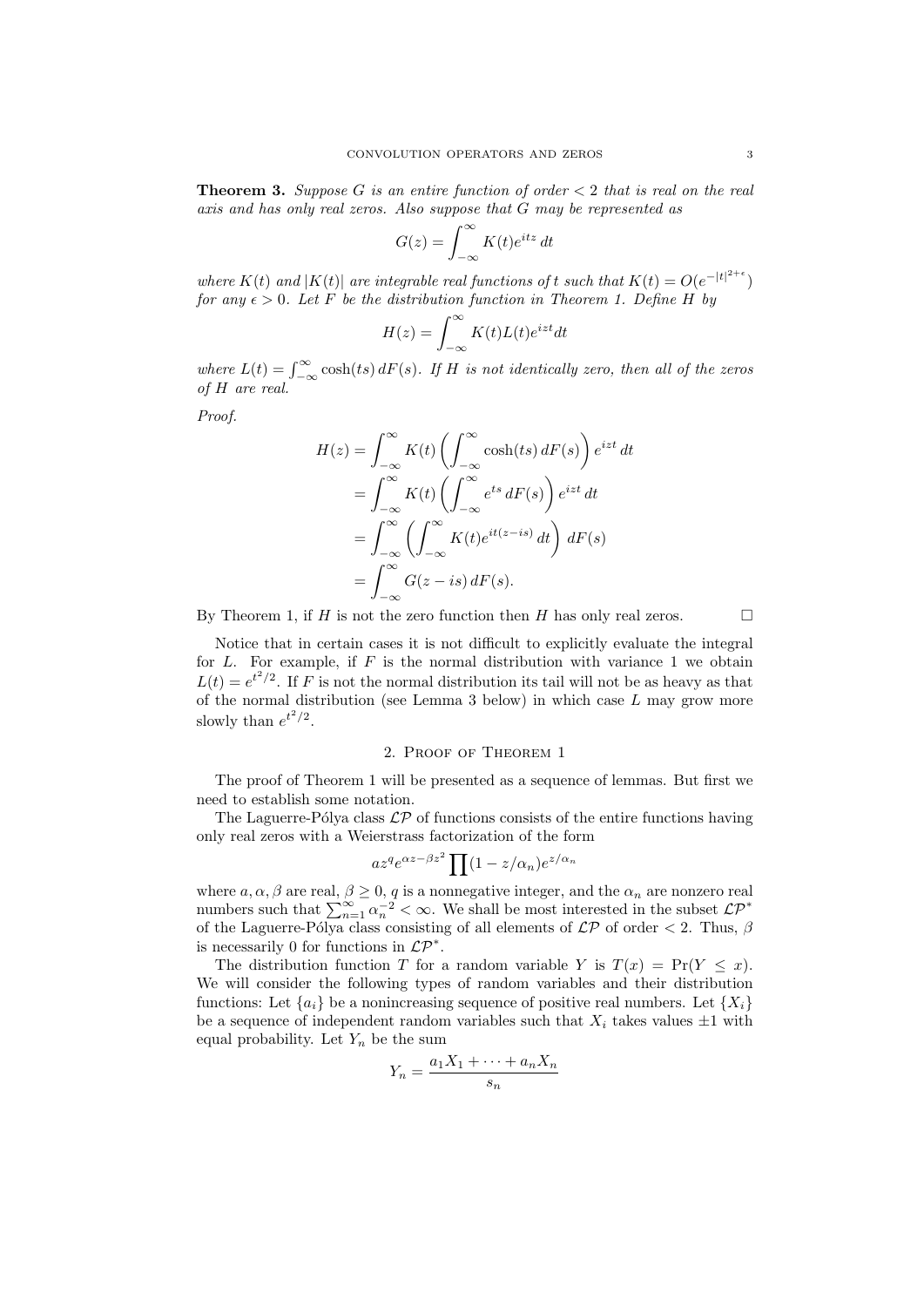where  $s_n^2 = a_1^2 + \cdots + a_n^2$ .  $F_n$  will denote the distribution function of  $Y_n$ , and F will denote the limit  $F = \lim_{n \to \infty} F_n$ . In Theorem 1 the distribution F has variance 1. However,  $F$  could be rescaled to have any other positive value for its variance. The following lemma describes this  $F$ :

**Lemma 1.** The sequence  $F_n$  converges pointwise to a continuous distribution  $F$ . If the sequence  $s_n$  is unbounded, F is the normal distribution. If the sequence  $s_n$  is bounded, F is not the normal distribution.

*Proof.* There are two basic types of limiting distributions  $F$  that can occur in this setting. First, the variances  $s_n^2$  of the sums  $a_1X_1 + \cdots + a_nX_n$  could be unbounded for increasing  $n$ . This condition causes the contribution due to individual summands of  $Y_n = (a_1X_1 + \cdots + a_nX_n)/s_n$  to be 'negligible' as n becomes large. In this case, the only possible limiting distribution  $F$  is the normal distribution. This is a result of the L´evy-Khinchin Representation Theorem (see [12, Thm. 24, p. 310]).

Second, the sum  $\sigma^2 = \sum_{i=1}^{\infty} a_i^2$  can be finite. Kolmogorov's Three Series Theorem (see  $[12, p. 203]$  or  $[15, p. 237]$ ) guarantees that the distribution functions  $F_n$  converge to a distribution function F almost surely. We must show that  $\lim_{n\to\infty} F_n(x) = F(x)$  exists for all x and that F is continuous.

In this case,  $F$  is not the normal distribution. This can be seen by considering the characteristic function f of F which is  $f(u) = \int e^{iux} dF(x) = \prod_{i=1}^{\infty} \cos(a_i u/\sigma)$ . Since  $f$  vanishes for certain values of  $u$ , the Lévy-Khinchin Representation Theorem (see [15, p. 301] or [12, p. 299]) shows that  $F$  is not infinitely divisible and therefore is not a normal distribution.

Let  $b_1, b_2, \ldots$  be a subsequence of  $a_1, a_2, \ldots$  such that  $b_{i+1} < b_i/3$  for all i. Let  $Z_i$ be the corresponding subsequence of the  $X_i$ . Suppose that the distribution function  $S_n$  for the random variable

$$
W_n = b_n Z_n + b_{n+1} Z_{n+1} + \cdots
$$

has maximal atom size  $M_n$ . Because the sequence  $\{b_i\}$  decreases sufficiently rapidly,  $b_n + W_{n+1}$  and  $-b_n + W_{n+1}$  have no values in common. Since

$$
S_n(x) = 2^{-1} \big( S_{n+1}(x + b_n) + S_{n+1}(x - b_n) \big),
$$

it follows that  $M_n = M_{n+1}/2$ . But  $M_n$  is bounded by 1 for all n which implies that  $M_1 = 0$ . This shows that  $S_1$  is a continuous distribution function. Now we decompose  $\sum_i a_i X_i$  as the sum

$$
\sum a_i X_i = W_1 + \sum' a_i X_i
$$

where the prime on the summation symbol means to exclude the terms corresponding to the subsequence  ${b_i}$ . Since the convolution of the non-atomic probability distribution  $S_1$  with the probability distribution for  $\sum a_i X_i$  is non-atomic it follows that  $\sum a_i X_i$  has a continuous distribution function. Therefore F is continuous. Since the functions  $F_n$  are increasing functions that converge almost everywhere to F,  $\lim_{n\to\infty} F_n(x) = F(x)$  exists pointwise.

We will now establishing the fact that Pólya's result may be applied repeatedly. Lemma 2. Suppose  $G \in \mathcal{LP}^*$ .

(a) Let  $H(z) = \frac{1}{2} \left( G(z - ia) + G(z + ia) \right)$  for  $a > 0$ . Then  $H \in \mathcal{LP}^*$ .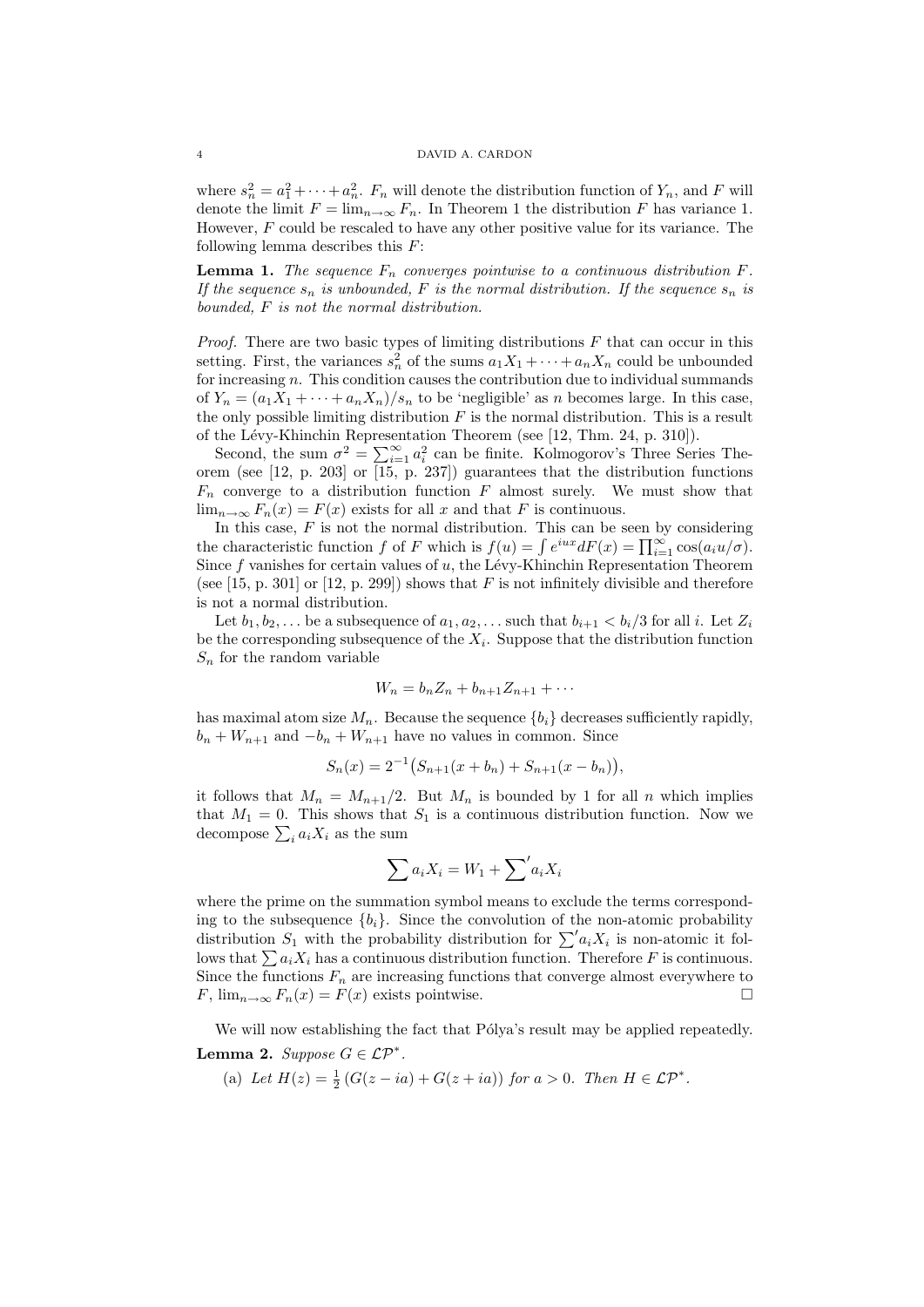(b) Let  $a_1, \ldots, a_n$  be positive real numbers. Then the function

$$
2^{-n} \sum G(z \pm ia_1 \pm \cdots \pm ia_n)
$$

obtained by summing over all possible combinations of plus and minus signs is also contained in LP<sup>∗</sup> .

(c) The convolution  $H_n$  of G with the measure  $dF_n$ ,

$$
H_n(z) = (G * dF_n)(z) = \int_{-\infty}^{\infty} G(z - is) dF_n(s),
$$

is in LP<sup>∗</sup> .

*Proof.* It is clear that  $H(z)$  is real for real z and that the order of H is  $\lt 2$ . Theorem 2 guarantees that if G has only real zeros and at least one real zero then H has only real zeros. So in this case,  $H \in \mathcal{LP}^*$ . The only other cases to consider are when  $G(z) = c$  or  $ce^{\alpha z}$  where c and  $\alpha$  are real. But then  $H(z) = c$  or  $\cos(\alpha a)ce^{\alpha z}$ . In either case  $H \in \mathcal{LP}^*$ . This proves part (a).

For (b) apply part (a) several times. For part (c) replace each  $a_i$  by the normalized values  $a_i/s_n$  where  $s_n^2 = a_1^2 + \cdots + a_n^2$  and use the notation of a Riemann-Stieltjes integral.

In Lemmas 4 and 5 we will show that the integrals  $\int_{-\infty}^{\infty} G(z-is) dF_n(s)$  converge uniformly to  $\int_{-\infty}^{\infty} G(z - is) dF(s)$  for z in compact sets. The proof of Lemma 4 will require the following 1994 result of Pinelis which is an improvement of a conjecture by Eaton [9]:

**Lemma 3** (Pinelis [17], Corollary 2.6). Let  $X_i$  be independent random variables taking values  $\pm 1$  with equal probability. Let  $s_n^2 = a_1^2 + \cdots + a_n^2$  and let

$$
Y_n = \frac{a_1 X_1 + \dots + a_n X_n}{s_n}.
$$

Then

$$
Pr(|Y_n| > u) < 2c(1 - \Phi(u))
$$

where  $c = 2e^3/9$ ,  $\Phi(u) = \int_{-\infty}^u \phi(t) dt$ , and  $\phi(t) = (2\pi)^{-1/2} e^{-t^2/2}$ .

**Lemma 4.** Write  $G_z(s) = G(z - is)$ . Let  $\epsilon > 0$  be given, suppose  $G \in \mathcal{LP}^*$ , and let K be a compact subset of  $\mathbb C$ . Then there is a positive number A (depending on  $\epsilon$  and K) such that

$$
\int_{|s|>A} |G_z(s)| \, dF_n(s) < \epsilon
$$

for all n and all  $z \in K$ .

*Proof.* Let  $\lambda$  denote the order of G. Choose  $\delta$  with  $\lambda < \delta < 2$ . Then choose  $A > 0$ large enough so that  $|G_z(s)| < e^{|s|\delta}$  for all  $z \in K$  and  $|s| > A$ . Such an A exists as follows: Choose  $\delta'$  with  $\lambda < \delta' < \delta$ . Because the order of G is less than  $\delta'$  there exists an R such that  $|G(s)| < e^{|s|^{b'}}$  for  $|s| > R$ . Choose  $\kappa$  large enough so that  $|z| < \kappa$  for all  $z \in K$ . If  $|s| > \kappa + R$ ,

$$
|G_z(s)| = |G(z - is)| < e^{|z - is|^{\delta'}} < e^{(\kappa + |s|)^{\delta'}}.
$$

Then there is an  $A > \kappa + R$  such that if  $|s| > A$  then  $e^{(\kappa + |s|)^{\delta'}} < e^{|s|^{\delta}}$ .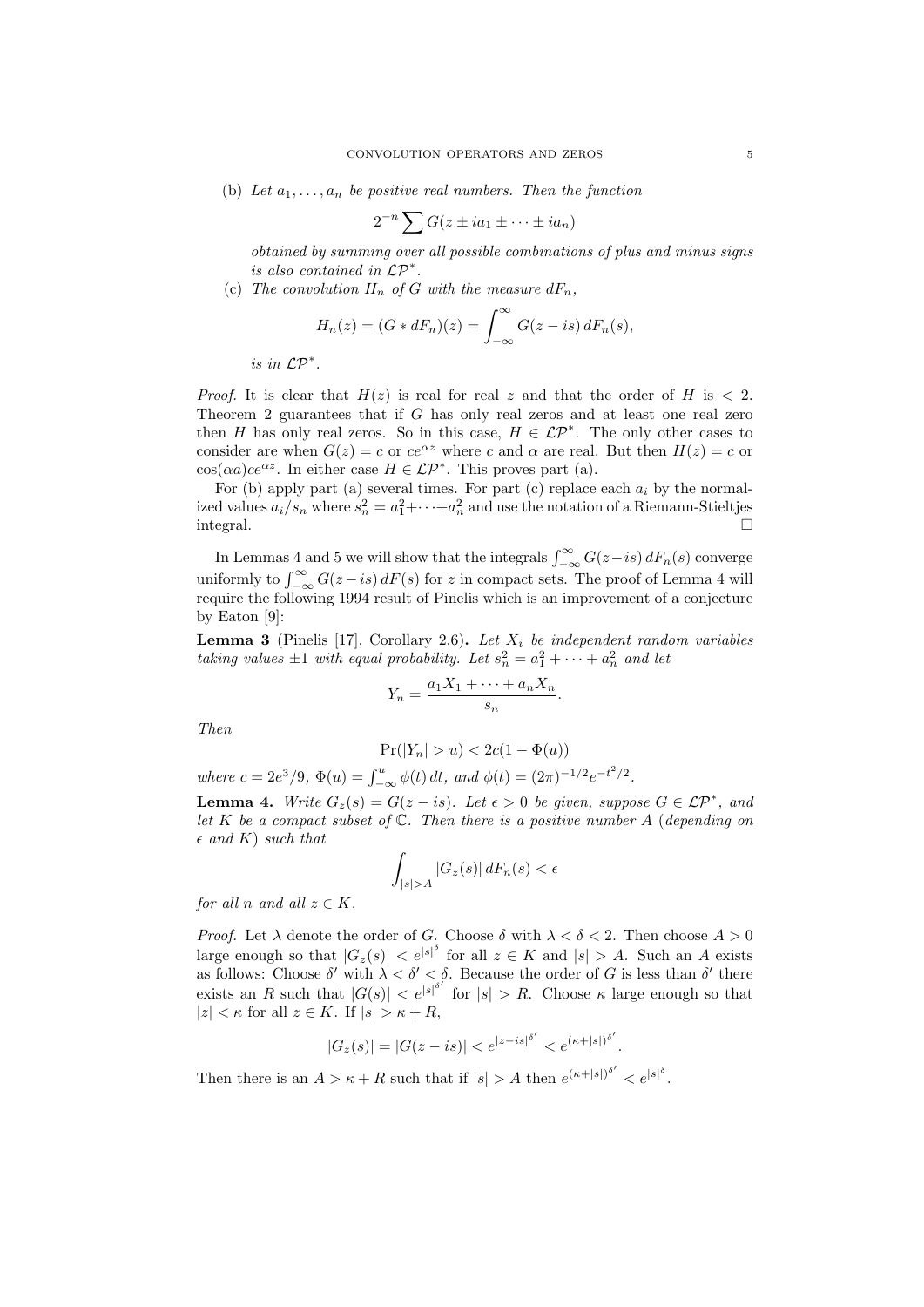Then

$$
\int_{A<|s|
$$

After integration by parts the right hand side becomes

$$
2e^{B^{\delta}}(F_n(B) - 1) - 2e^{A^{\delta}}(F_n(A) - 1) - 2\int_A^B (F_n(s) - 1)d(e^{s^{\delta}})
$$
  
< 
$$
< 2e^{A^{\delta}}(1 - F_n(A)) + 2\int_A^B (1 - F_n(s))\delta s^{\delta - 1}e^{s^{\delta}}ds.
$$

According to Lemma 3 for  $s \geq A$  and if A is sufficiently large, then

$$
1 - F_n(s) \le \beta \int_s^{\infty} e^{-t^2/2} dt < \frac{e^{-s^2/2}}{2}
$$

where  $\beta = 2e^3/(9\sqrt{2\pi})$ . This gives

$$
\int_{A < |s| < B} |G_z(s)| dF_n(s) < e^{A^\delta - A^2/2} + \int_A^B \delta s^{\delta - 1} e^{s^\delta - s^2/2} ds
$$

and

$$
\int_{A < |s|} |G_z(s)| dF_n(s) < e^{A^\delta - A^2/2} + \int_A^\infty \delta s^{\delta - 1} e^{s^\delta - s^2/2} ds.
$$

For sufficiently large A the last integral is bounded above by  $e^{A^{\delta}-A^2/2}$ . So,

$$
\int_{A<|s|
$$

The right hand side of the last inequality can be made arbitrarily small for sufficiently large A. Therefore, we obtain  $\int_{|s|>A} |G_z(s)| dF_n(s) < \epsilon$  as desired.

**Lemma 5.** Let  $K$  be a compact subset of  $\mathbb{C}$ . Then

$$
\int_{-A}^{A} G_z(s) dF_n(s) \to \int_{-A}^{A} G_z(s) dF(s)
$$

uniformly as  $n \to \infty$  for  $z \in K$ .

Proof. By the Helly-Bray Theorem (see [15, p. 182] or [10, p. 298]) it is immediate that convergence occurs pointwise. We must, however, verify uniform convergence for  $z \in K$ .

Let  $\epsilon > 0$  be given. Choose  $\kappa$  such that  $\kappa > |G_z(s)| = |G(z - is)|$  and  $\kappa >$  $|G'(z-is)|$  for all  $z \in K$  and  $s \in [-A, A]$ . Integration by parts yields

$$
\int_{-A}^{A} G_z(s) dF(s) = G_z(A)F(A) - G_z(-A)F(-A) + i \int_{-A}^{A} F(s)G'(z - is) ds.
$$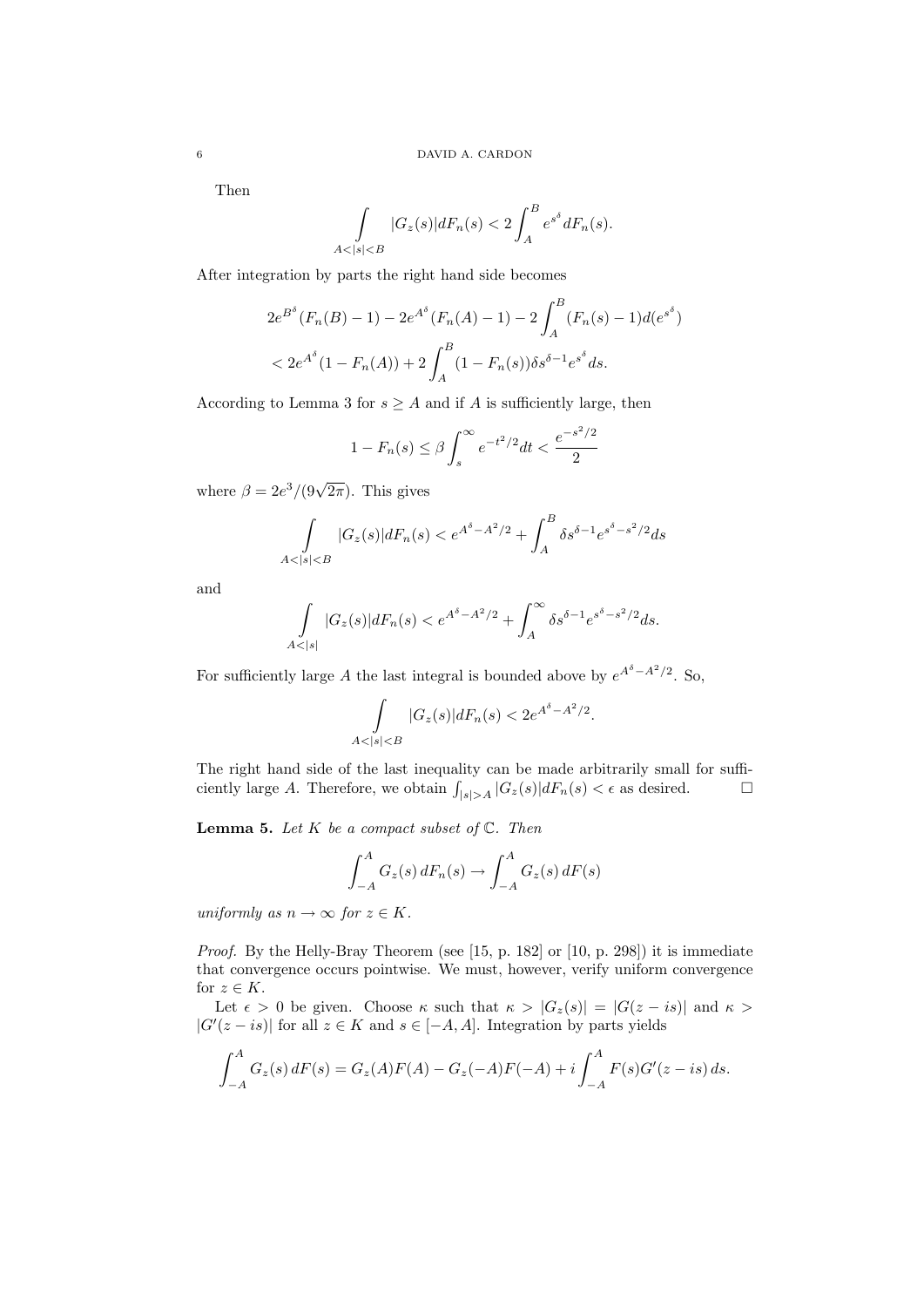Then

$$
\left| \int_{-A}^{A} G_z(s) dF(s) - \int_{-A}^{A} G_z(s) dF_n(s) \right|
$$
  
\n
$$
\leq |G_z(A)| |F(A) - F_n(A)| + |G_z(-A)| |F(-A) - F_n(-A)|
$$
  
\n
$$
+ \int_{-A}^{A} |F(s) - F_n(s)| |G'(z - is)| ds
$$
  
\n
$$
\leq \kappa |F(A) - F_n(A)| + \kappa |F(-A) - F_n(-A)| + \kappa 2A \max_{s \in [-A, A]} |F(s) - F_n(s)|
$$

Since the functions  $F_n$  and F are distributions functions such that  $F_n$  converges to the continuous distribution F pointwise on  $[-A, A]$ ,  $F_n$  converges to F uniformly on  $[-A, A]$ . Thus for sufficiently large n and all  $s \in [-A, A]$ 

$$
|F_n(s) - F(s)| < \min\left(\frac{\epsilon}{6A\kappa}, \frac{\epsilon}{3\kappa}\right).
$$

Therefore, for all sufficiently large n and all  $z \in K$ ,

$$
\left| \int_{-A}^{A} G_z(s) dF(s) - \int_{-A}^{A} G_z(s) dF_n(s) \right| < \frac{\epsilon}{3} + \frac{\epsilon}{3} + \frac{\epsilon}{3} = \epsilon.
$$

This shows that the convergence  $\int_{-A}^{A} G_z(s) dF_n(s) \to \int_{-A}^{A} G_z(s) dF(s)$  is uniform as claimed.  $\Box$ 

**Lemma 6.** Suppose  $G \in \mathcal{LP}^*$ . Then  $H(z) = \int_{-\infty}^{\infty} G(z - is) dF(s)$  is an entire function that is real for real  $z$  and if it does not vanish identically then it has only real zeros.

*Proof.* Since  $H_n(z)$  is real for real z,  $H(z)$  is real for real z.

Let  $H_n(z) = \int_{-\infty}^{\infty} G(z - is) dF_n(s)$ . Then  $H_n(z)$  converges uniformly to  $H(z)$  on compact sets by Lemmas 4 and 5. By Hurwitz's Theorem (see [1, Thm. 2, p. 178]), if H is not identically zero, then  $H(z)$  is nonzero for nonreal z and the zeros of  $H(z)$  are limit points of the zeros of  $H_n(z)$  which are real.

**Lemma 7.** Suppose  $G \in \mathcal{LP}^*$ . The order of  $H(z) = \int_{-\infty}^{\infty} G(z - is) dF(s)$  is  $\leq \lambda$ where  $\lambda$  is the order of G.

*Proof.* Choose  $\delta$  with  $\lambda < \delta < 2$  where  $\lambda$  is the order of G. Then there is an R such that  $|G(z)| < e^{|z|^{\delta}}$  for  $|z| > R$ . Setting  $M = \max_{|z| \le R} \{1, |G(z)|\}$  we obtain  $|G(z)| \leq Me^{|z|^{\delta}}$  for all z. Also recall that for any complex numbers  $\alpha$  and  $\beta$  and positive  $\delta$  we have the inequality  $|\alpha + \beta|^{\delta} \leq \gamma(|\alpha|^{\delta} + |\beta|^{\delta})$  where  $\gamma = \max\{1, 2^{\delta - 1}\}\$ (see [16, Ex. 17, p. 73]). Then

$$
\left| \int_{-\infty}^{\infty} G(z - is) dF(s) \right| \leq \int_{-\infty}^{\infty} |G(z - is)| dF(s) \leq \int_{-\infty}^{\infty} Me^{|z - is|^{\delta}} dF(s)
$$
  

$$
\leq \int_{-\infty}^{\infty} Me^{(|z| + |s|)^{\delta}} dF(s) \leq \int_{-\infty}^{\infty} Me^{\gamma |z|^{\delta} + \gamma |s|^{\delta}} dF(s)
$$

By Lemma 3 we may conclude that the integral  $\int_{-\infty}^{\infty} e^{\gamma |s|^{\delta}} dF(s)$  is finite. Hence,  $|H(z)|$  is bounded by a constant times  $e^{\gamma |z|^\delta}$ . This implies that the order of H does not exceed  $\lambda$  which is less than 2.

This completes the proof of Theorem 1.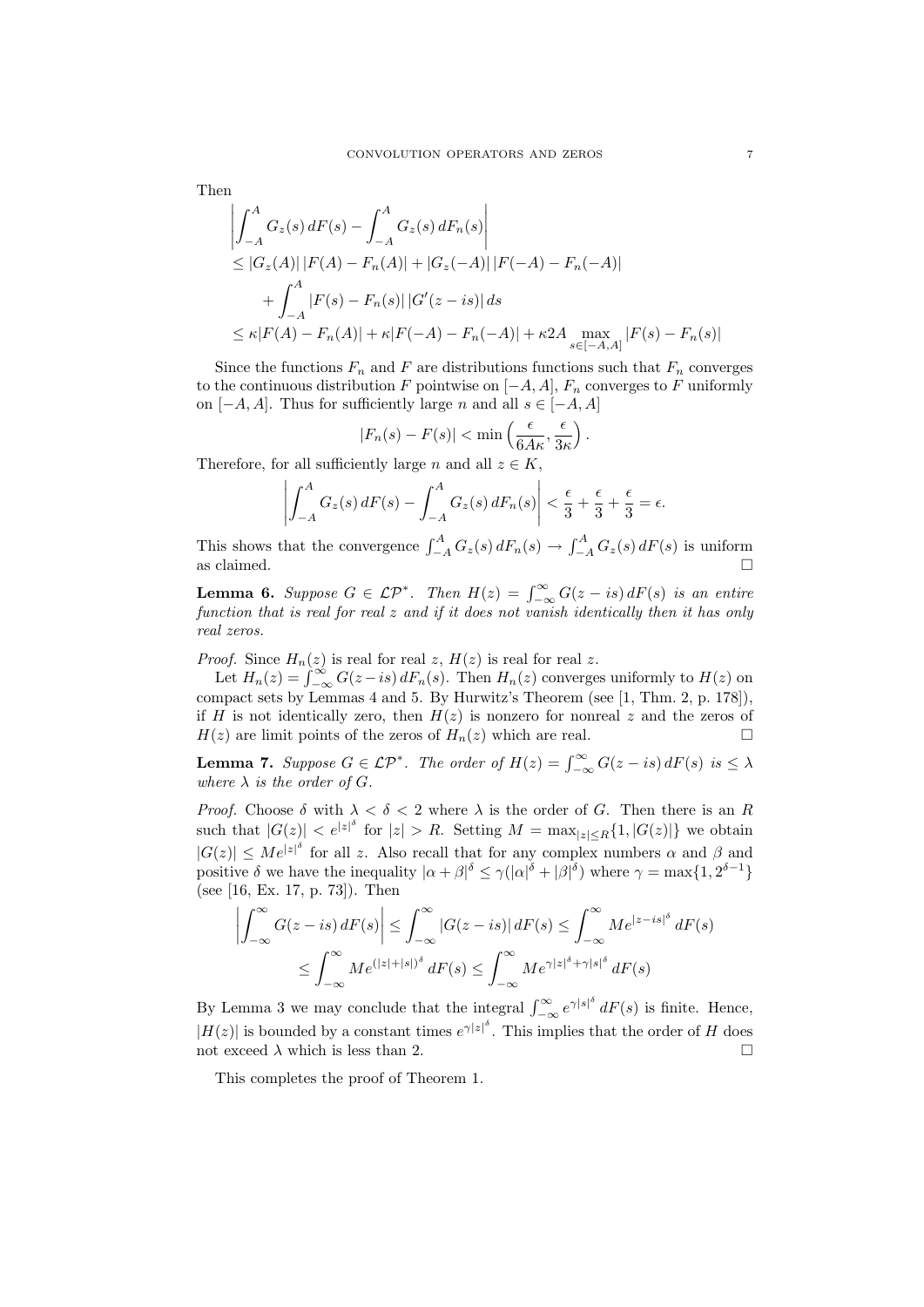### 8 DAVID A. CARDON

#### 3. Examples and Questions

1. Let  $G(z) = z^n$  and  $a > 0$ . Then  $H(z) = \frac{1}{2}(G(z + ia) + G(z - ia))$  has n simple real zeros which become more widely spaced as a is increased. The 'shifted sum operator' of Theorem 2 has the effect of causing the zeros to repel.

Similarly, suppose  $G(z) = z^n G_0(z)$  where  $G_0 \in \mathcal{LP}^*$  and  $G_0$  has no zeros at  $z = 0$ . If z is sufficiently close to zero then  $G_0(z)$  behaves as a nonzero constant. Thus for sufficiently small a, the zero of multiplicity n of  $G(z)$  splits into n simple zeros of  $H(z)$ . Again, it appears that the shifted sum causes zeros to repel.

It would be interesting to determine what additional hypotheses (if any) are needed in Theorem 1 to guarantee that if  $G \in \mathcal{LP}^*$  then the zeros of  $G * dF$  are simple.

2. The sine and cosine functions are eigenfunctions of the convolution with  $dF$ for any distribution  $F$  discussed in this paper. This is because the 'shifted sum operator' has the effect

$$
\frac{1}{2}(\sin(z+ia) + \sin(z-ia)) = \cosh(a)\sin(z)
$$

$$
\frac{1}{2}(\cos(z+ia) + \cos(z-ia)) = \cosh(a)\cos(z).
$$

For the distribution F, if  $G(z)$  is either  $sin(z)$  or  $cos(z)$ , we obtain

$$
(G * dF)(z) = \lambda G(z)
$$
 where  $\lambda = \int_{-\infty}^{\infty} \cosh(s) dF(s)$ .

The results for the sine and cosine functions are consistent with the heuristic given in the first example because if evenly spaced zeros repel each other then the result will be a function with evenly spaced zeros.

**3.** In Theorem 1 let  $a_i = 1$  for all i and normalize the partial sums to have variance  $1/\sqrt{2}$  instead of 1. Then the distribution functions for the random variables  $Y_n =$  $\frac{1}{\sqrt{2}}$  $\frac{1}{2n}(X_1 + \cdots + X_n)$  converge to the normal distribution

$$
F(s) = \frac{1}{\sqrt{\pi}} \int_{-\infty}^{s} e^{-u^2} du.
$$

Let  $G(z) = z^n$  and let

$$
h_n(z) = \int_{-\infty}^{\infty} (z - is)^n dF(s) = \frac{1}{\sqrt{\pi}} \int_{-\infty}^{\infty} (z - is)^n e^{-s^2} ds.
$$

We find that this is

$$
h_n(z) = (-1)^n 2^{-n} e^{z^2} \frac{d^n}{dz^n} (e^{-z^2}) = 2^{-n} H_n(z)
$$

where  $H_n(z)$  is the nth Hermite polynomial (see Szegö [21]). It is a well known fact that the Hermite polynomials have only real zeros all of which are simple. This example gives an alternate proof that the zeros of the Hermite polynomials are real. For the traditional argument involving inner products see [11, Section 10.3] or [21, Section 3.3]. From the point of view of Theorem 1 along with the heuristic of the first example the convolution of  $z<sup>n</sup>$  with the normal distribution leaves the zeros on the real axis and causes the zeros to repel from each other.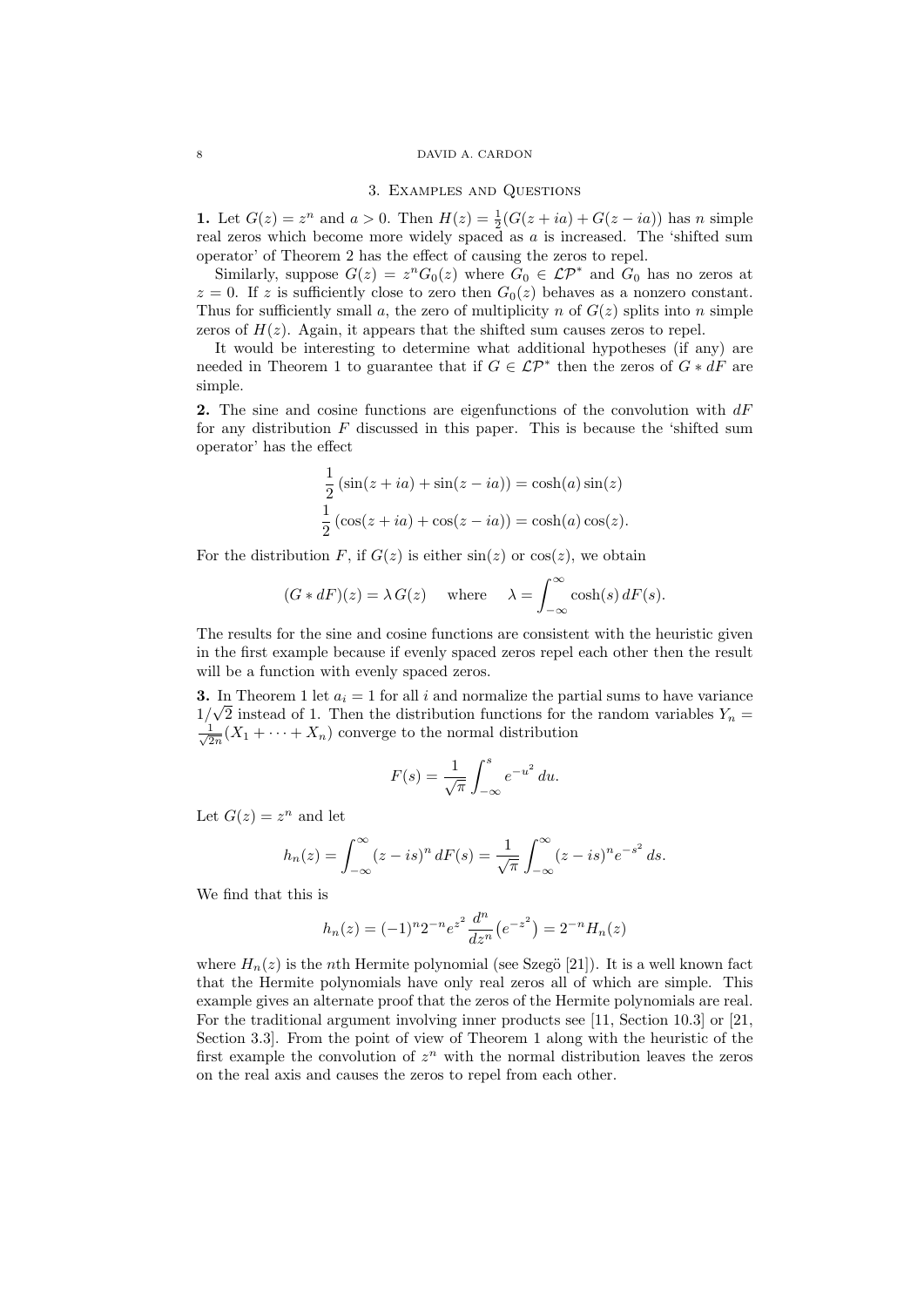4. If  $G \in \mathcal{LP}^*$ , then convolution of G with a symmetric distribution not of the type in Theorem 1 or Lemma 2 does not necessarily produce a function with only real zeros. For example, if  $G(z) = z<sup>4</sup>$ , then

$$
H(z) = \frac{1}{19}(G(z+i) + 17G(z) + G(z-i))
$$

has no real zeros.

Alternately, if G does not satisfy the requisite genus condition then Theorems 1 and 2 do not necessary hold. For example, let  $G(z) = ze^{z^2}$ . This function is not in  $\mathcal{LP}^*$  because it has genus 2 instead of 0 or 1. Then

$$
H(z) = \frac{1}{2}(G(z+i) + G(z-i))
$$

does not have only real zeros. For example, there is a zero approximately at  $z =$ 0.957505i.

5. In Theorem 1 let  $X_i$  for  $i = 1, 2, 3, \ldots$  be the independent random variables taking values  $\pm 2^{-i}$  with equal probability. Then the distribution function of the random variable  $Y = \sum_{n=1}^{\infty} X_n$  is

$$
F(x) = \begin{cases} 0 & \text{if } x < -1 \\ \frac{1}{2} + \frac{x}{2} & \text{if } -1 \le x < 1 \\ 1 & \text{if } 1 \le x \end{cases}
$$

If  $G \in \mathcal{LP}^*$  and  $G * dF$  is not identically zero then

$$
H(z) = (G * dF)(z) = \frac{1}{2} \int_{-1}^{1} G(z - is) ds
$$

also has only real zeros.

If we alter the random variables  $X_i$  in this example to take values  $\pm 3^{-i}$  then the measure  $dF$  will have support on a Cantor middle thirds set instead of an interval! **6.** If  $G(z)$  has zeros in a strip  $-c \leq \Im(z) \leq c$ , under what conditions can we say that the zeros of  $(G * dF)(z)$  are in the strip  $-a < \Im(z) < a$  for  $a \leq c$ ? (A similar question has been considered by Bump et al [2]. See also de Bruijn [3] Theorems 3 and 5.)

7. Can the function

$$
\Xi(t) = \xi(1/2 + it) \quad \text{where} \quad \xi(s) = \frac{1}{2}s(s-1)\pi^{-s/2}\Gamma(s/2)\zeta(s)
$$

be realized as a convolution  $\Xi(t) = (G * dF)(t)$  where  $G(t) \in \mathcal{LP}^*$ ? This would prove the Riemann Hypothesis! However, it seems unlikely that this approach would be fruitful because the formula (see [22, p. 255])

$$
\Xi(t) = 2 \int_0^\infty \Phi(u) \cos(ut) \, du
$$

with

$$
\Phi(u) = 2\sum_{n=1}^{\infty} (2n^4 \pi^2 e^{9u/2} - 3n^2 \pi e^{5u/2}) e^{-n^2 \pi e^{2u}}
$$

suggests that it may be more natural to consider  $\Xi(t)$  as a Fourier integral than as a convolution  $G * dF$ . (For basic properties of  $\zeta(s)$  see the book by Titchmarsh [22].)